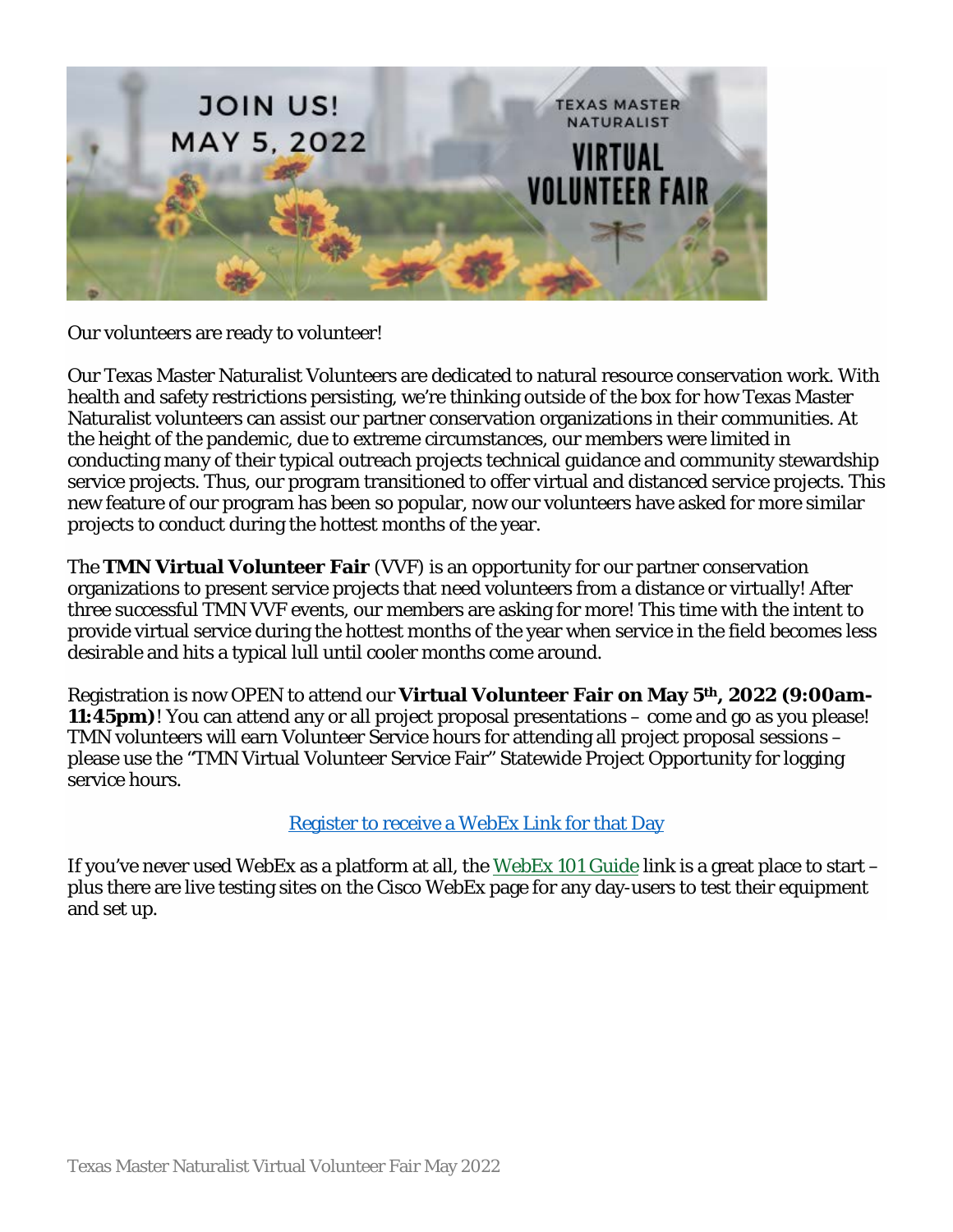## Virtual Volunteer Fair Agenda

### Thursday May 5th, 2022

*The following projects are described in the "Catalog of Projects" in the order presented below.*

| Introduction                                                                                   |
|------------------------------------------------------------------------------------------------|
| Edith L Moore Sanctuary Stewards - Gabriel Durham, Houston Audubon                             |
| Phenology Observation & Documentation Project -Dany Millikin, Houston                          |
| <b>Botanic Garden</b>                                                                          |
| Urban Bird Collision Monitoring-Downtown Houston - Gabriel Durham,                             |
| <b>Houston Audubon</b>                                                                         |
| 10:00 AM - 10:15 AM Texas Stream Team Statewide Citizen Science Program - Ally Schlandt, The   |
| <b>Meadows Center for Water &amp; the Environment</b>                                          |
| 10:15 AM - 10:30 AM BREAK                                                                      |
| 10:30 AM - 10:45 AM Time to Restore: Connecting People, Plants, and Pollinators - Erin         |
| Posthumus, USA National Phenology Network                                                      |
| 10:45 AM - 11:00 AM Trash Free Texas Adopt-a-Spot Litter Clean-ups - Elena Berg, North Central |
| <b>Texas Council of Governments</b>                                                            |
| Ambassadors for the Trash Free Texas Website - Elena Berg, North Central                       |
| <b>Texas Council of Governments</b>                                                            |
| Armchair Botanist: Community Scientists Transcribing Specimen Labels -                         |
| Tiana Rehman, Botanical Research Institute of Texas                                            |
| $11:30$ AM $-11:45$ AM<br><b>Conclusion &amp; Wrap Up</b>                                      |
|                                                                                                |

*NOTE: The attached Catalog of Projects list ALLservice project details along with the Project Contact and their email address. If you are interested in a particular project, please reach out to the Project Contact directly if you did not get a chance to sign up during the event.* 

*In addition, the projects are noted as statewide or by eco-region in the project description. Keep in mind that some site-based projects may offer aspects of the project that don't require your presence at the site. If they do require your presence to assist, please make sure to consider the project's location compared to your chapter's region and your training as a Master Naturalist. Be sure projects you choose are within ecoregion(s) you are trained for and are pre-approved by your chapter.*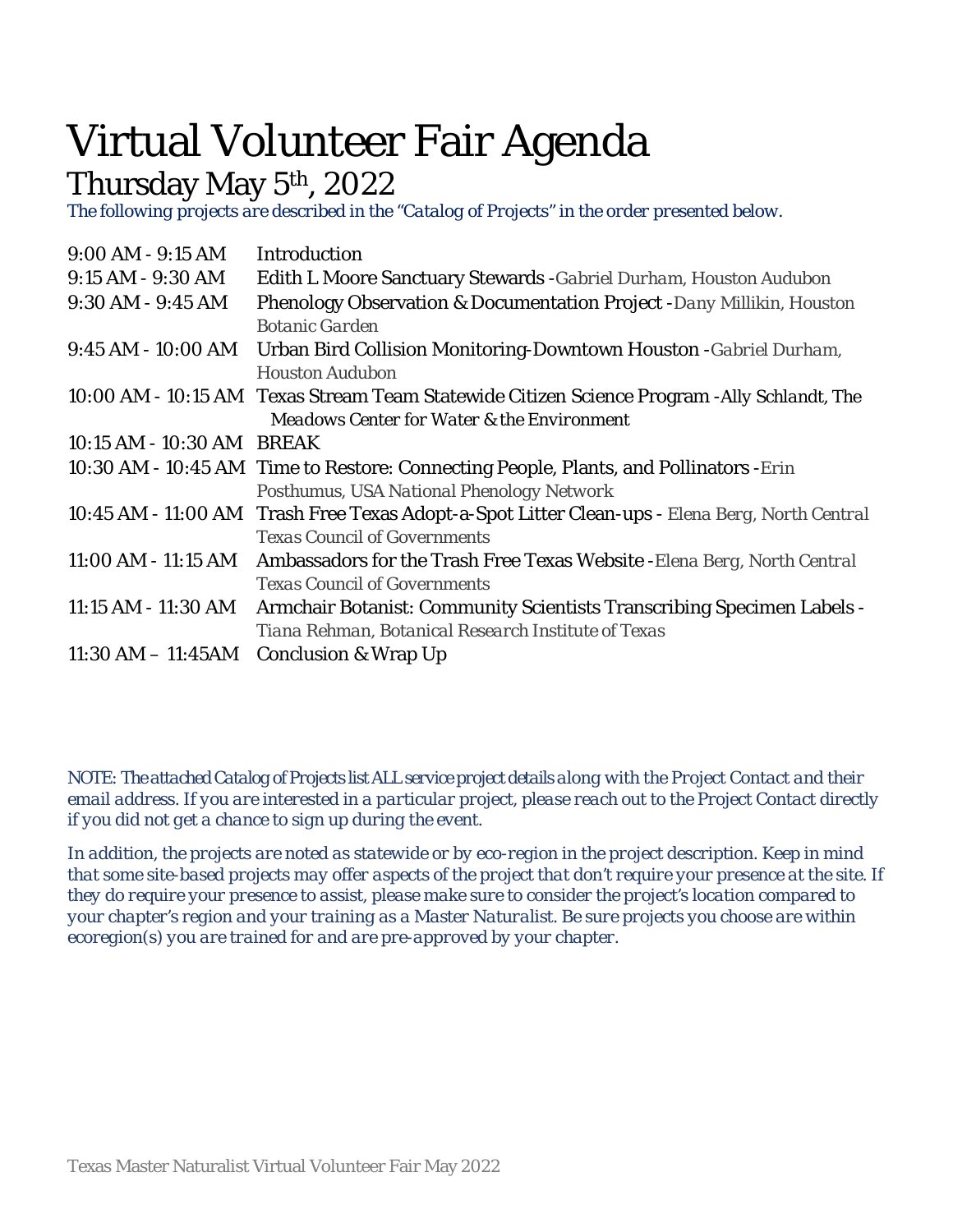# **CATALOG of PROJECTS**

### Edith L Moore Sanctuary Stewards

Project Contact: *Gabriel Durham*, *Houston Audubon gdurham@houstonaudubon.org*

Houston Audubon is looking to expand its Sanctuary Stewards Weekend Program in our Edith L Moore Nature Sanctuary. We need naturalists to work a Saturday or Sunday shift to help with various tasks. These include: answering visitor questions, walking the trails to keep an eye out for rare birds, and softly directing people to follow sanctuary regulations (like keeping dogs out). Eventually stewards may also be asked to coordinate small workdays with a team to conduct trail work or invasive removal.

This is a fantastic volunteer opportunity for naturalists who would like to do some birding while they volunteer or start their interest in birding! Anyone who would like to spend a few hours each weekend being a point of engagement for Houston Audubon is welcome to reach out. Additionally, the volunteer role is outdoors and singular, making it very safe for ""distance based"" needs.

### Distance Based Service Project - Ecoregion Specific

#### Ecoregion: Gulf Prairies

*What could a volunteer hope to build/gain from helping your project?* Volunteers can expect to build wildlife I.D. skills, history education of the Audubon Society in Houston and our connected sanctuaries, as well as help maintain the biodiversity of the sanctuary. Those who engage visitors more can also expect to gain educational experience.

*Beyond the standard Texas Master Naturalist training, is there any specific expertise or experience needed?* None. Birding experience is a plus though.

*Is there any additional training you'd want the volunteers to complete before they assist your project?* Yes, there is additional training that I will set up for those who choose to participate in my project.

*If yes, how many hours of AT would need to be completed before being able to carry out the service of the project?* One (1) hour given by the Sanctuary Manager on Sanctuary Regulations.

*What are your expectations of how and when the service would be carried out?* Weekends; Saturday and Sunday, between 7am-7pm. Shifts can be set up between Volunteer and Houston Audubon staff. Regarding how: the work is fairly easy as it is primarily walking around the sanctuary keeping an eye out for birds, or curious visitors with questions.

*What is the potential total time commitment (i.e # of hours/week or per month)? Are hours flexible? Is the time period flexible?* The days and timeframe are not flexible but volunteers can work any length of shift between 7am and 7pm. For example: 10am - 3pm would be fine. However, we would place preference on opening and closing shifts. Volunteer can earn anywhere from 1 hour to 12 hours per week depending on agreed shifts.

*How long do you anticipate the project lasting?* As long as a volunteer wants to help!

*Why is this project needed, what are the expected outcomes? How is it linked to the mission of the TMN Program?*  We need this project to keep a strong educational presence in the sanctuary over the weekends when staff are committed to other tasks. Additionally this can build into us being able to offer more weekend service projects once the volunteer is comfortable leading others.

This supports the TMN mission as it not only expands the naturalist educational opportunities for Texans, but also enriches the volunteers skills by giving them hours of access to a rich bird sanctuary. Furthermore, if service projects can be built towards, it will also help maintain the environmental quality of the sanctuary in an accelerated fashion.

Texas Master Naturalist Virtual Volunteer Fair May 2022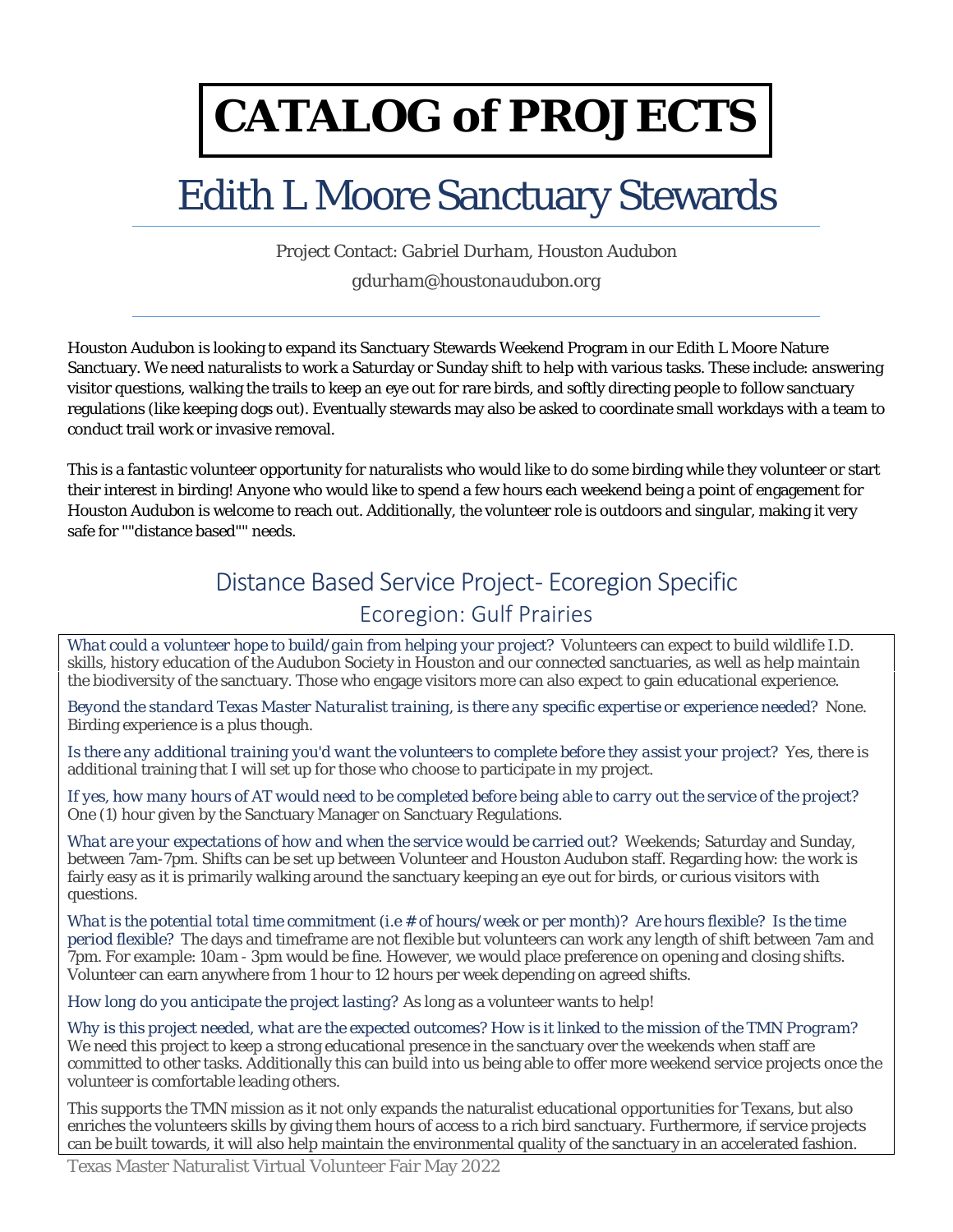## Phenology Observation & Documentation Project

Project Contact: *Dany Millikin*, *Houston Botanic Garden Education@hbg.org*

Budburst, a project of the Chicago Botanic Garden, brings together community scientists, research scientists, educators, and horticulturists to answer specific, timely, and critical ecological research questions about plants and climate change and plant-animal interactions.

Budburst began in 2007 as Project Budburst in response to requests from people who wanted to make a meaningful contribution to understanding changes in our environment. Since then, 22,000 people from all 50 states have participated.

The Houston Botanic Garden recently joined the Budburst Garden Hub Program and is looking to start conducting related research via phenology observations to better understand how plant species and ecosystems respond to changes in the climate locally, regionally, and nationally.

The Garden is specifically gathering observations for two studies:

#### **Pollinators and Climate**

With this project Budburst seeks to understand how plants and their pollinators are responding to a changing climate. We ask participants to document the plant's phenology and then watch for pollinator visits for at least 10 minutes. This project, like Phenology and Climate, can be done on any plant in any location and is consequently very adaptable. This project does require more time, as participants must sit and observe the plant and pollinators for 10 minutes. Participants can observe pollinators at three different levels: Basic, Advanced, and Expert. If a user is less familiar with pollinator identification, they are still able to contribute important data at the Basic or Advanced levels. Brief discussion of phenological stages, training on pollinator visitation observation, and use of the mobile app will help ensure participant success with this project.

#### **Milkweeds and Monarchs**

Budburst participants observe milkweed plants and monarch butterflies in an effort to better understand if monarchs preferentially lay eggs on flowering or non-flowering milkweed stems. Initial research suggests that monarchs may lay eggs on non-flowering stems more often, potentially due to decreased levels of predation by insects and spiders. Collecting data about monarch egg laying preferences will help us better understand the ideal monarch habitat to preserve and protect. For this project, participants observe milkweed plant phenology and then examine milkweed leaves for monarch eggs and caterpillars. This project can be done on 12 milkweed species across the US but will be most successful if your Hub is located somewhere that receives frequent visits from monarchs along their migration route. The Milkweeds and Monarchs project is most successfully executed when participants are giving a hands-on training workshop detailing monarch egg and caterpillar stages along with mobile app training.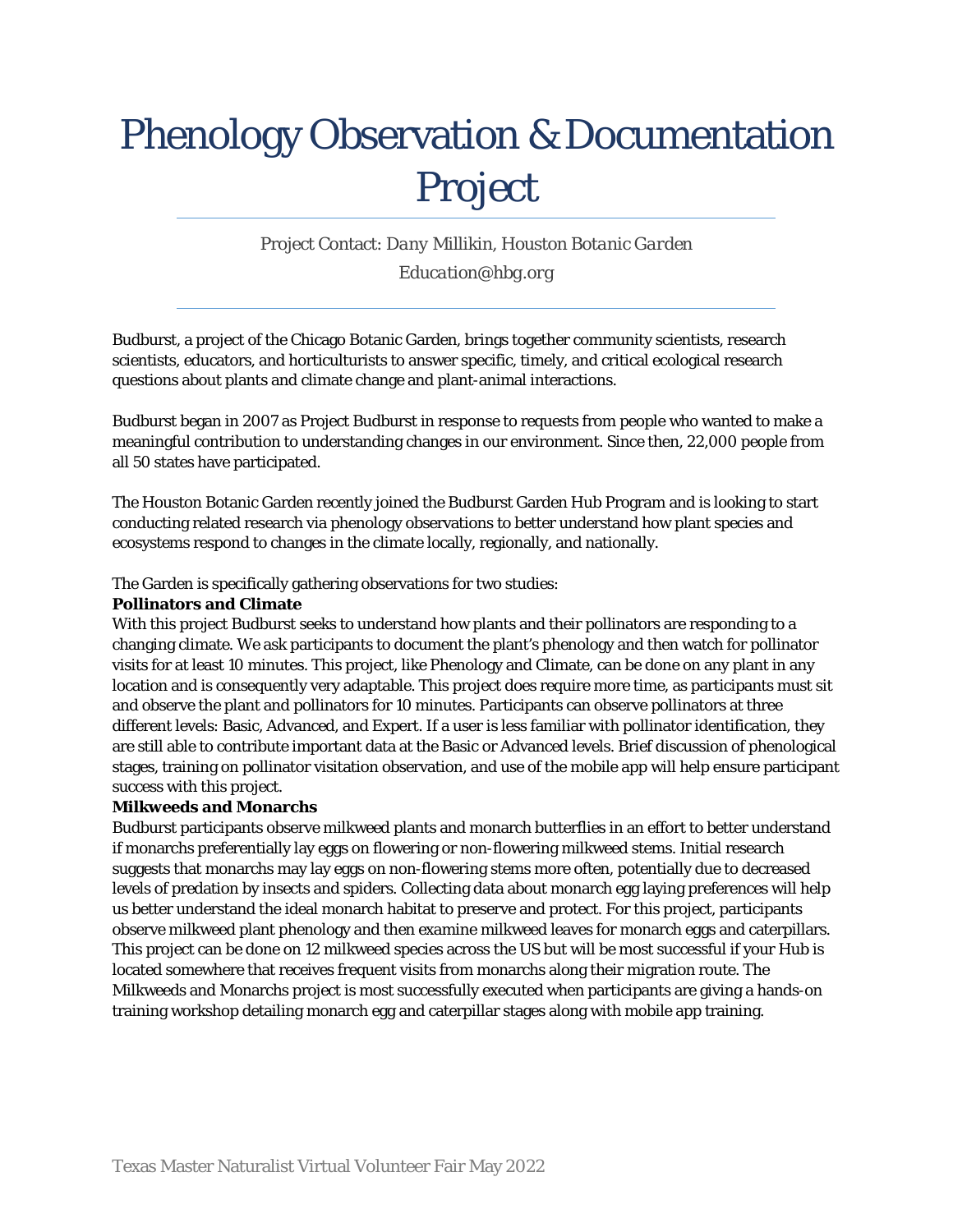### Phenology Observation & Documentation Project (cont'd)

### Distance Based Service Project- Ecoregion Specific Ecoregion: Gulf Prairies

*What could a volunteer hope to build/gain from helping your project?* Volunteers will help the Houston Botanic Garden establish its partnership with Budburst to educate people of all ages on plants, plantanimal interactions, ecosystems, science literacy, and much more, through hands-on learning opportunities and place-based climate science education.

*Beyond the standard Texas Master Naturalist training, is there any specific expertise or experience needed?* No

*Is there any additional training you'd want the volunteers to complete before they assist your project?* Yes, there is additional training that I will set up for those who choose to participate in my project.

*If yes, how many hours of AT would need to be completed before being able to carry out the service of the project?* 1 Hour

*What are your expectations of how and when the service would be carried out?* We would need a volunteer(s) to come to the Houston Botanic Garden and sit in various outdoor Garden locations to make observations and record what they observe. Volunteers should be able to distance themselves from Garden staff and visitors while conducting research.

*What is the potential total time commitment (i.e # of hours/week or per month)? Are hours flexible? Is the time period flexible?* Each volunteer would be expected to conduct 500 observations of 10-minutes each, for a total time commitment of 5,000 hours. Volunteers would be able to schedule their visits within the Garden's normal operations, 9 a.m. to 5 p.m. daily.

*How long do you anticipate the project lasting?* At least through the fall season.

*Why is this project needed, what are the expected outcomes? How is it linked to the mission of the TMN Program?* The Budburst research projects reflects the many ecological questions and issues raised by the ways humans impact the environment and how plants respond to those changes.

By partnering with public schools, libraries, nature centers, volunteer and community organizations, Budburst will be able to provide extensive, free educational NGSS-aligned materials for prek-12 as well as higher education. Budburst activities will engage families and adult groups, including neighborhood organization, in citizen science initiatives that will benefit their personal well being and the future of their communities.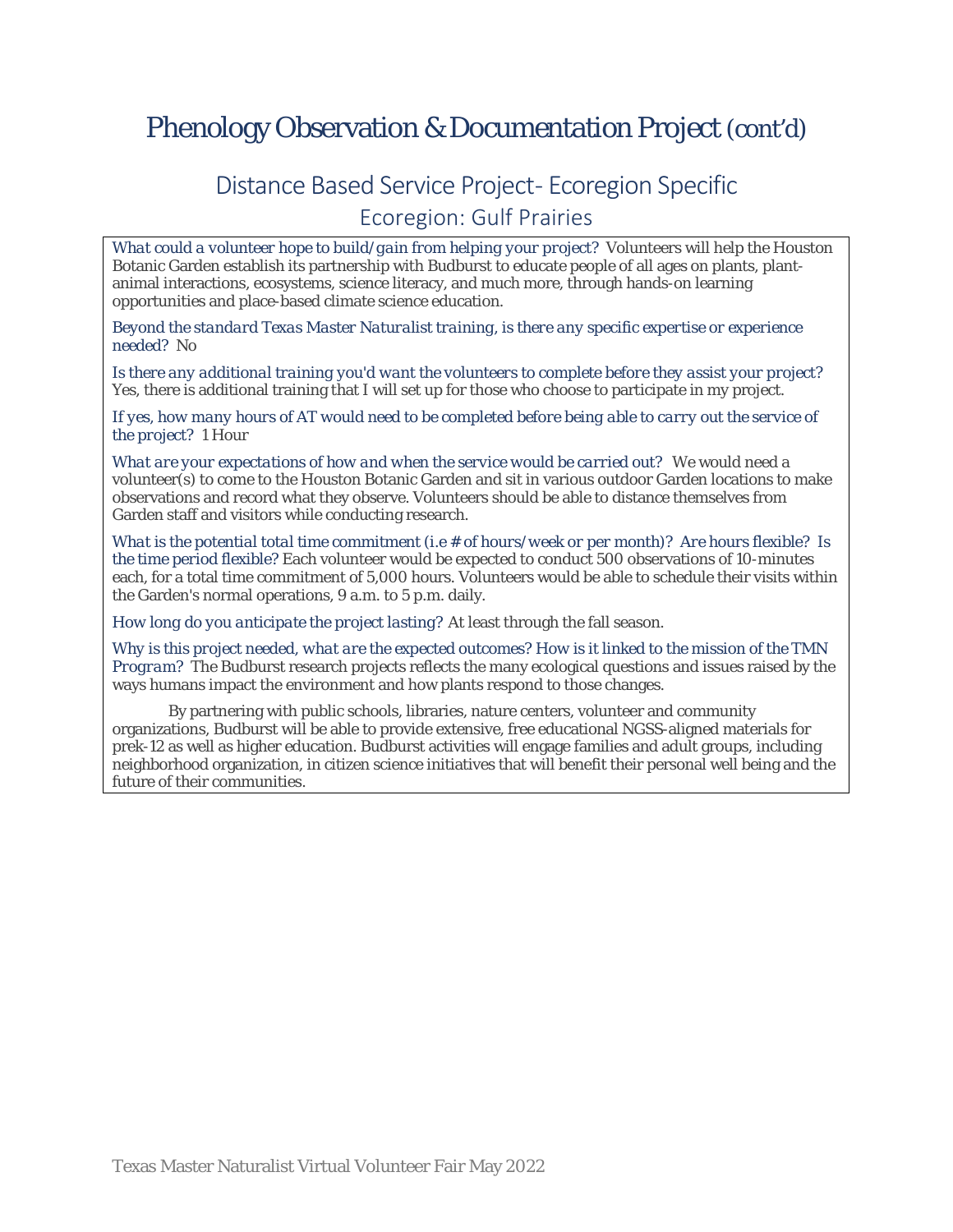## Urban Bird Collision Monitoring - Downtown Houston

Project Contact: *Gabriel Durham*, *Houston Audubon gdurham@houstonaudubon.org*

In a recent peer-reviewed study, Houston ranked #2 among US cities in exposing night migrating birds to the hazards of light pollution, trailing only Chicago at #1. Most migratory birds fly at night, and building lights attract and disorient these migrants, causing collisions or exhausting them and leaving them vulnerable to ground threats. Houston Audubon is partnering with the Cornell Lab of Ornithology, Texan By Nature and other conservation organizations in Texas to create bird collision monitoring programs in order to collect data that will be used to better understand the problem and work towards long-term systemic solutions.

Collision monitoring will take place in the early mornings (around sunrise). Monitors will work in teams of 2-3, patrolling a 2-mile predetermined route around 10 buildings in downtown, collecting data on birds that have been injured or killed by striking buildings.

Volunteers do not need to have expert knowledge about birds - data is entered into the iNaturalist app where others can help identify or confirm the species. Volunteers will receive a detailed training on collision monitoring and data collection, as well as what to do with injured or killed birds that are found in the course of monitoring. All the tools and materials needed to perform the job will be provided, but we need enthusiastic and meticulous monitors to patrol the routes daily.

Collision monitors are community scientists. They share their enthusiasm for conservation by volunteering to collect data on bird collisions in downtown Houston.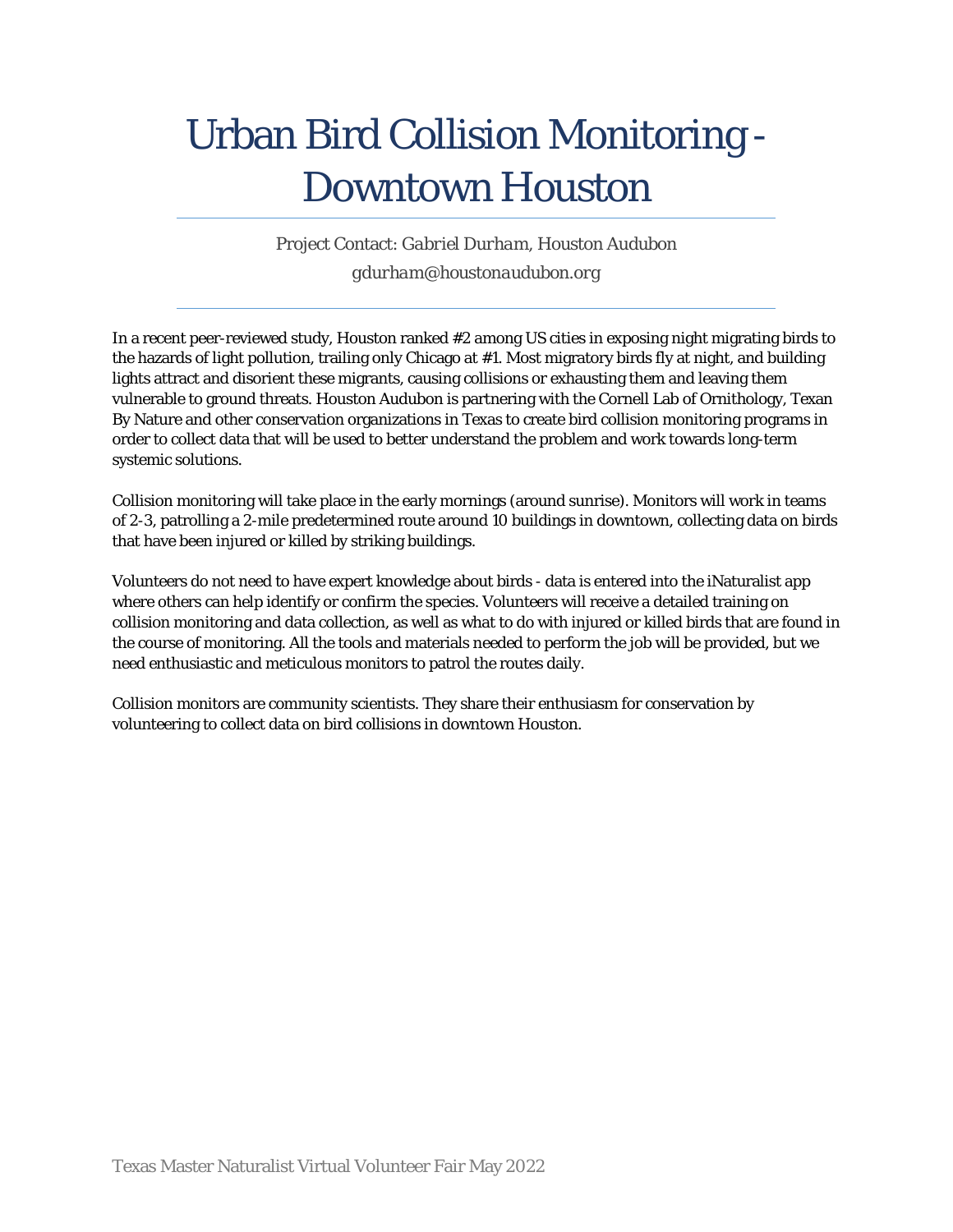### Urban Bird Collision Monitoring - Downtown Houston (cont'd)

### Distance Based Service Project - Ecoregion Specific Ecoregion: Gulf Prairies

*What could a volunteer hope to build/gain from helping your project?* Volunteers can expect to conduct vital citizen science to generate needed data for an established scientific study. Their work will build the science of when, why, and how migratory birds strike buildings. This will inform not only the conservation science of birds, but also building regulations.

*Beyond the standard Texas Master Naturalist training, is there any specific expertise or experience needed?* none

*Is there any additional training you'd want the volunteers to complete before they assist your project?* Yes, there is additional training that I will set up for those who choose to participate in my project.

*If yes, how many hours of AT would need to be completed before being able to carry out the service of the project?* One (1) to watch the training video.

*What are your expectations of how and when the service would be carried out?* Service will be carried out each morning (around dawn) between May 6-May 15. Volunteers will walk or bike the assigned monitoring route for the assigned morning. If injured or dead birds are found, they will fill out a provided information sheet, bag the birds in a cool box, and return to Houston Audubon staff who then provide the data to Texas A&M researchers. Volunteers can signup for one or multiple shifts. This is a perfect fit for distance based projects as the activities are outdoors, and can be done in very small teams. We only ask that people bring a buddy so they are not walking downtown alone with low light.

*What is the potential total time commitment (i.e # of hours/week or per month)? Are hours flexible? Is the time period flexible?* 2-3 hours for each shift, depending on how long it takes the volunteer to complete the 2-mile loop. The start time and dates are not flexible, but a volunteer may take longer or shorter to complete the monitoring loop.

*How long do you anticipate the project lasting?* This project happens every Fall and Spring. If a volunteer cannot join this year, they can sign up for the coming fall.

*Why is this project needed, what are the expected outcomes? How is it linked to the mission of the TMN Program?* This project is needed because robust data on urban bird collisions do not presently exist. This data is needed not only to protect the birds, but also to inform the future design of buildings and urban spaces to be safe for wildlife and biodiversity. This is valuable to TMN 's mission as it is building the citizen science abilities of their volunteers in addition to protecting the natural resources of Texas.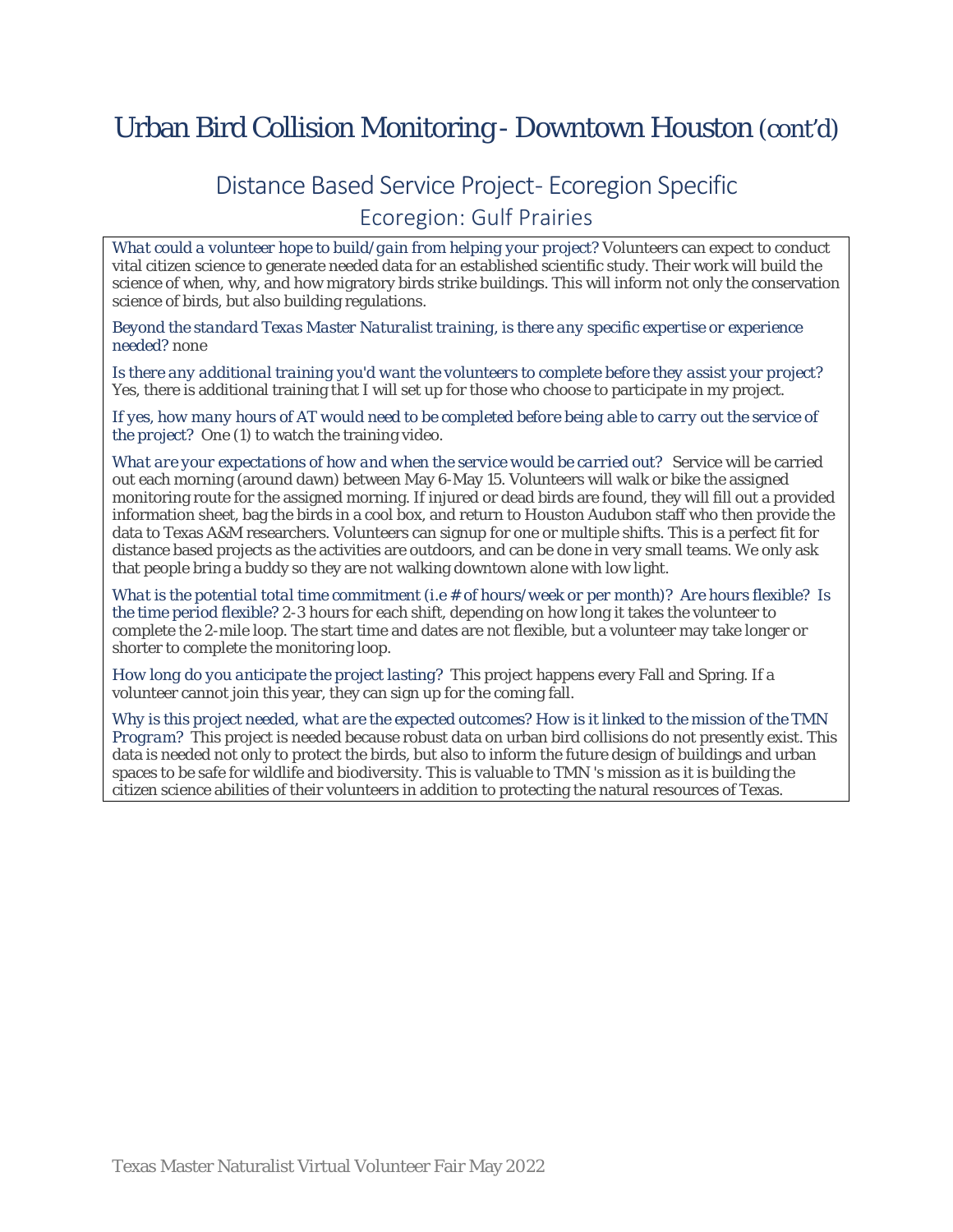## Texas Stream Team Statewide Citizen Science Program

Project Contact: *Ally Schlandt*, *The Meadows Center for Water and the* 

#### *Environment*

*allyschlandt@txstate.edu*

Texas Stream Team is a statewide volunteer water quality monitoring program run through the Meadows Center for Water and the Environment's Watershed Services division. The program is partially funded through the Environmental Protection Agency's Clean Water Act Section 319 Program. Texas Stream Team trains volunteer citizen scientists to perform multiple surface water quality tests and the results of those tests are submitted to a statewide database. Data collected by citizen scientists provide invaluable information regarding the health of the state's waterways and encourage the stewardship of our natural resources through diligent monitoring and reporting.

The Standard Core Water Quality Citizen Scientist Training certifies citizen scientists to test core water quality parameters including conductivity, dissolved oxygen, pH, water and air temperature, and recording field observations. The Standard Core Water Quality Citizen Science training takes place in three phases that can be completed in one day. Texas Stream Team offers other specialized water quality trainings for other parameters and conditions; however, those require citizen scientists be Standard Core trained as a prerequisite.

Several Texas Master Naturalist chapters are already established Texas Stream Team partners and are dedicated citizen scientists. However, we are always recruiting eager volunteers to be a part of one of the longest running and biggest citizen scientist programs in the nation! Partners can help grow the citizen scientist network by leading trainings in their communities and monitoring their local waterways to ensure they are clean and safe to enjoy for generations to come.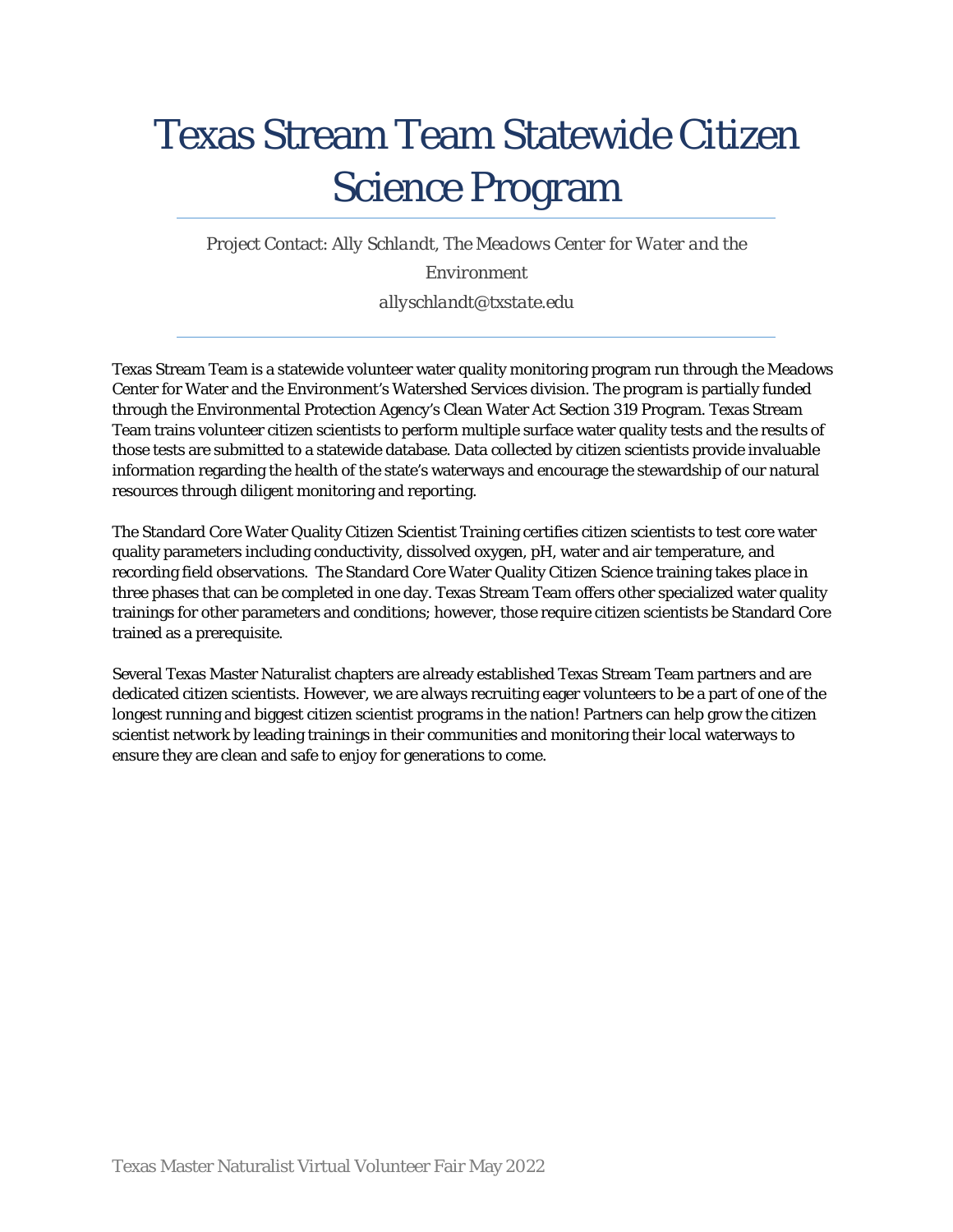### Texas Stream Team Statewide Citizen Science Program (cont'd)

#### Distance Based Service Project-Statewide

*What could a volunteer hope to build/gain from helping your project?* Texas Stream Team citizen scientists will help build upon over 30 years of existing water quality data and be a part of an awardwinning environmental citizen science program that has trained 11,000+ citizen scientists to this day.

*Beyond the standard Texas Master Naturalist training, is there any specific expertise or experience needed?* Volunteers are required to attend a half-day training led by a Texas Stream Team trainer to become certified citizen scientist water quality monitors.

*Is there any additional training you'd want the volunteers to complete before they assist your project?* Yes, there is additional training that I will set up for those who choose to participate in my project.

*If yes, how many hours of AT would need to be completed before being able to carry out the service of the project?* 6

*What are your expectations of how and when the service would be carried out?* After completing training, citizen scientists interested in monitoring can either be assigned an existing monitoring site or establish a new site. We request citizen scientists conduct monitoring at their assigned site once a month for at least one year. However, they can continue to monitor for as long as they wish.

*What is the potential total time commitment (i.e # of hours/week or per month)? Are hours flexible? Is the time period flexible?* In total, a monitoring event takes one to two hours depending on the distance travelled to the monitoring site. Due to the fluctuation of parameters over a 24-hour period, we encourage that monitoring takes place around the same day and time each month for consistency.

*How long do you anticipate the project lasting?* As long as a volunteer wants to help!

*Why is this project needed, what are the expected outcomes? How is it linked to the mission of the TMN Program?* With 191,000 miles of Texas waterways, it is difficult to create a complete picture of the overall health of rivers and streams. By monitoring monthly, citizen scientists fill in professional monitoring gaps and identify areas of concern that might have been missed otherwise. Texas Stream Team citizen scientists become a part of an ever-growing network of individuals, students, researchers, and educators who are passionate about protecting and promoting the health of our environment and have a heart for service and stewardship.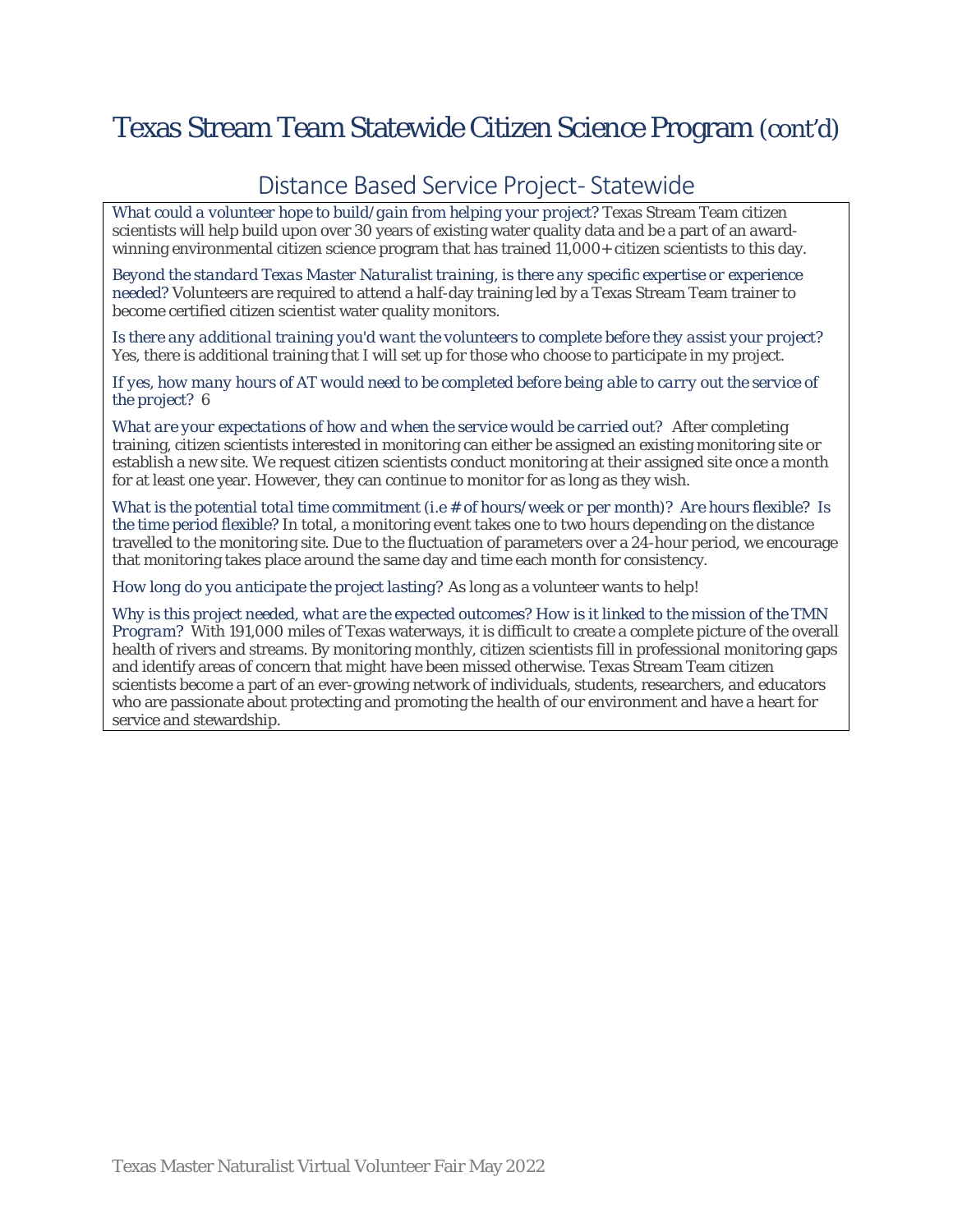## Time to Restore: Connecting People, Plants, and Pollinators

Project Contact: *Erin Posthumus*, *USA National Phenology Network/Nature's Notebook erin@usanpn.org*

Pollinator restoration has many challenges, from selecting which species to plant to provide nectar during critical periods, to knowing how these plant species will respond to changes in climate including more variable weather conditions. Better knowledge about flowering and seed timing for critical nectar plants, and the links between this activity and climate, can inform more resilient restoration plantings.

To better understand the current timing of flowering and seed ripening of nectar plants, and determine how this timing will change under future climate conditions, we need more data!

Help us collect data on flowering and seed timing of nectar plants this year! We are looking for people to collect data through iNaturalist (https://www.inaturalist.org/; great for species identification assistance and one-time observations in a place you don't plan to return to) and Nature's Notebook (https://www.naturesnotebook.org/; great for repeated observations of the same plants over time).

We are interested in observations of flowering and seed timing for these priority species:

- wild bergamot (Monarda fistulosa)
- cardinal flower (Lobelia cardinalis)
- buttonbush (Cephalanthus occidentalis)
- eastern purple coneflower (Echinacea purpurea)
- common sunflower (Helianthus annuus)
- showy milkweed (Asclepias speciosa)
- green antelopehorn (Asclepias viridis)
- tall blazing star (Liatris aspera)

This project is organized by a team of collaborators from the Bosque Ecosystem Monitoring Program, the Tribal Alliance for Pollinators, the Gulf Coast Phenology Trail, and the USA National Phenology Network, supported by a grant from the South Central Climate Adaptation Science Center. Learn more at https://www.usanpn.org/TimetoRestore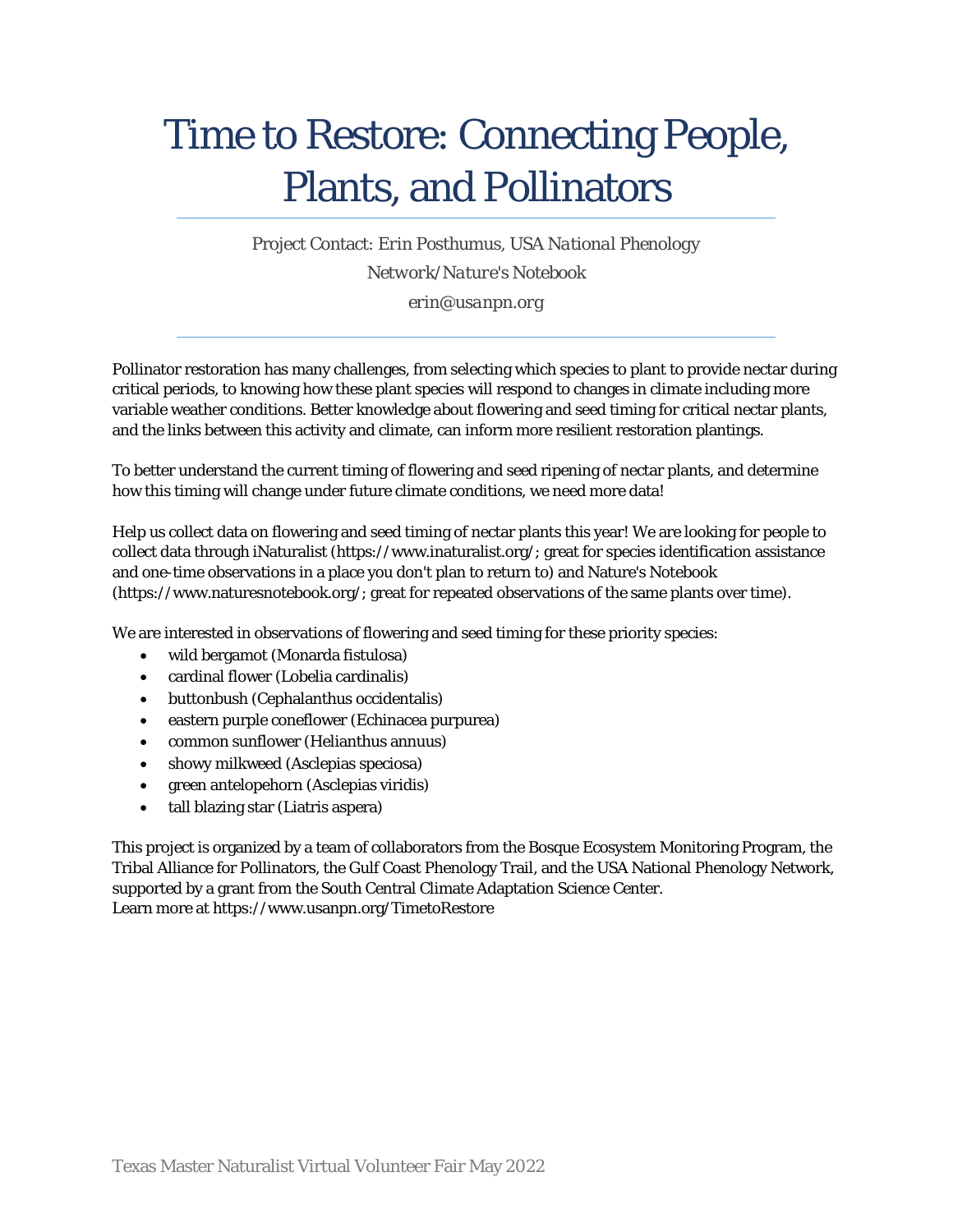### Time to Restore: Connecting People, Plants, & Pollinators (cont'd)

#### Distance Based Service Project-Statewide

*What could a volunteer hope to build/gain from helping your project?* Volunteers will follow flowering and seed timing of one or more nectar plants throughout the year and become experts at understanding the life cycle changes of the species they track. Volunteers will be directly supporting data collection that will help conserve plants and pollinators.

*Beyond the standard Texas Master Naturalist training, is there any specific expertise or experience needed?* Volunteers should be able to identify the wildflower species they track.

*Is there any additional training you'd want the volunteers to complete before they assist your project?*  If participating in Nature's Notebook, we recommend completing at least the first Module of the Observer Certification Course (estimated at 45 min)

*If yes, how many hours of AT would need to be completed before being able to carry out the service of the project?* 1 hour

*What are your expectations of how and when the service would be carried out?* Volunteers will work independently to track flowering and seed timing of nectar plants at locations of their choosing.

Volunteers can elect to either use iNaturalist or Nature's Notebook.

https://www.inaturalist.org/

https://www.naturesnotebook.org/

We suggest checking plants 2-3 times per week during periods of activity to capture the start, peak, and end of flowering and seeding.

Volunteers can also participate as a group, either by creating a project in iNaturalist:

https://www.inaturalist.org/projects

Or creating a Local Phenology Program in Nature's Notebook: https://www.usanpn.org/nn/groups/local-phenology-programs

*What is the potential total time commitment (i.e # of hours/week or per month)? Are hours flexible? Is the time period flexible?* The time commitment is flexible. Options range from spending a few minutes each week tracking flowering or seeds of wildflowers in iNaturalist, or establishing a Nature's Notebook site in one's own backyard or another nearby locations to track the flowering and seed status of one or more plants multiple times per week.

This project will last through the end of 2023, with the potential to continue in additional years.

*How long do you anticipate the project lasting?* As long as a volunteer wants to help!

*Why is this project needed, what are the expected outcomes? How is it linked to the mission of the TMN Program?* Your data collected as part of this project on nectar plant flowering and seed timing will help us understand bloom times and when to harvest seeds for important pollinator plants.

Your data will also help researchers understand the relationship between climate variables like temperature and precipitation and flowering and seed timing. They will use this knowledge to understand how future climate changes will impact flowering and seed timing of these plants. These changes will then be used to create climate-informed guidance for those working on pollinator restoration.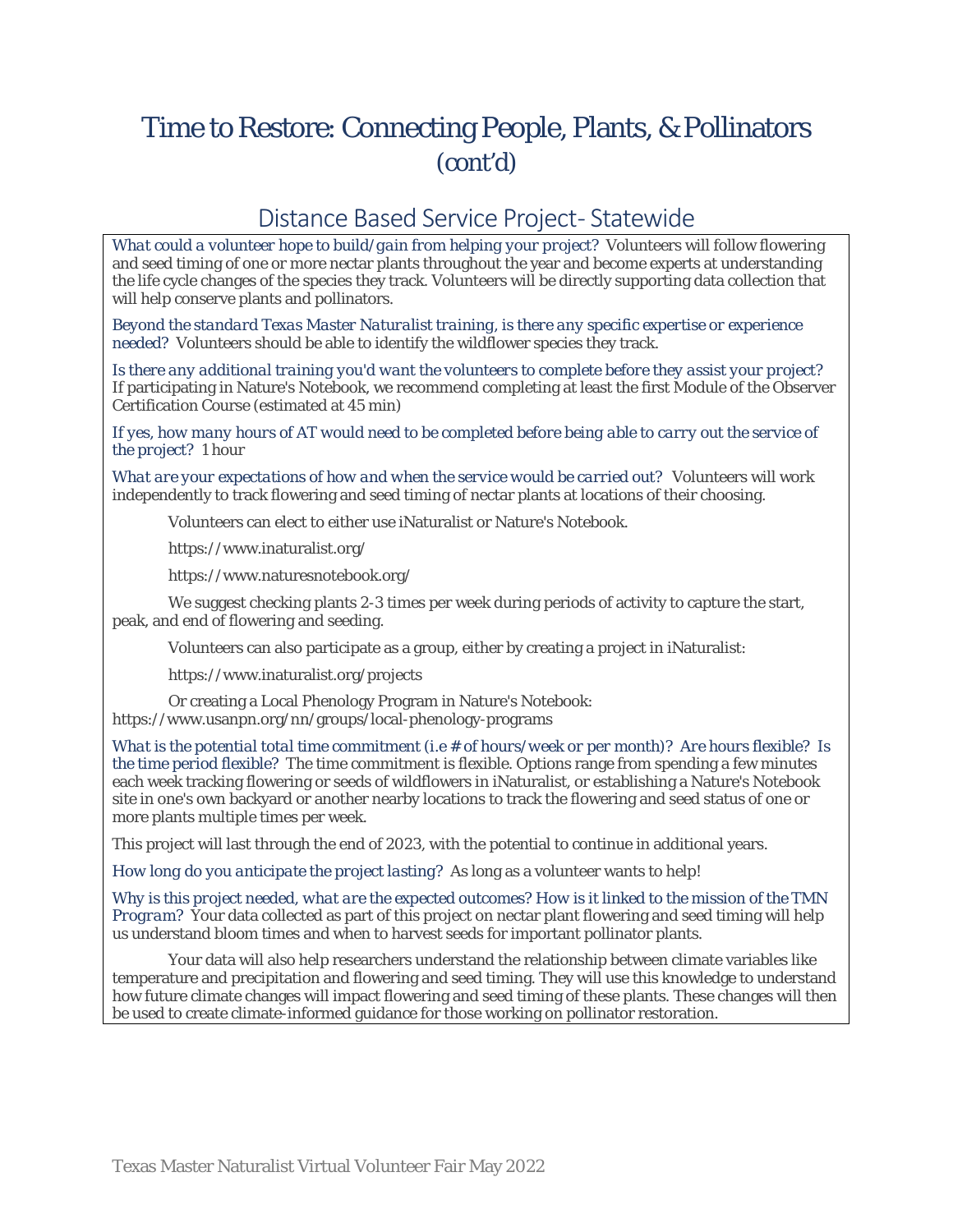## Trash Free Texas Adopt-a-Spot Litter Clean-ups

Project Contact: *Elena Berg*, *North Central Texas Council of Governments eberg@nctcog.org*

The Trash Free Texas website (www.trashfreetexas.org) hosts a webmap, the Trash Free Texas Adopt-a-Spot Map, that displays adoptable litter cleanup locations in Texas. Clicking on a site on the map will reveal more detail about the location, including the site coordinator, the person who added the site to the map and coordinates its clean-up. By displaying the sites for all to see, the map helps connect volunteers with communities needing help with clean-up and reduces the coordination time for both parties. Communities, non-profit organizations, schools, or any other land-owning entity in Texas can have litter cleanup sites on the map.

The Trash Free Texas Adopt-a-Spot Litter Clean-ups project seeks volunteers to reach out to the site coordinators on the map and adopt sites for clean-up. Texas Master Naturalist volunteers can coordinate the details of the adoption, such as the length of time for the adoption and the frequency of clean-ups, with the site coordinators.

Most of the sites on the Trash Free Texas Adopt-a-Spot Map are located in the Dallas-Fort Worth region because initial work to create the map and add sites started in that area, with the City of Fort Worth as a major leader. At this time, the North Central Texas Council of Governments (NCTCOG), the Houston-Galveston Area Council (NCTCOG's counterpart in the Houston region), and The Meadows Center for Water and the Environment at Texas State University are working to encourage more communities and other entities in Texas to add their litter clean-up sites to the map as part of a 3-year project funded by the U.S. Environmental Protection Agency.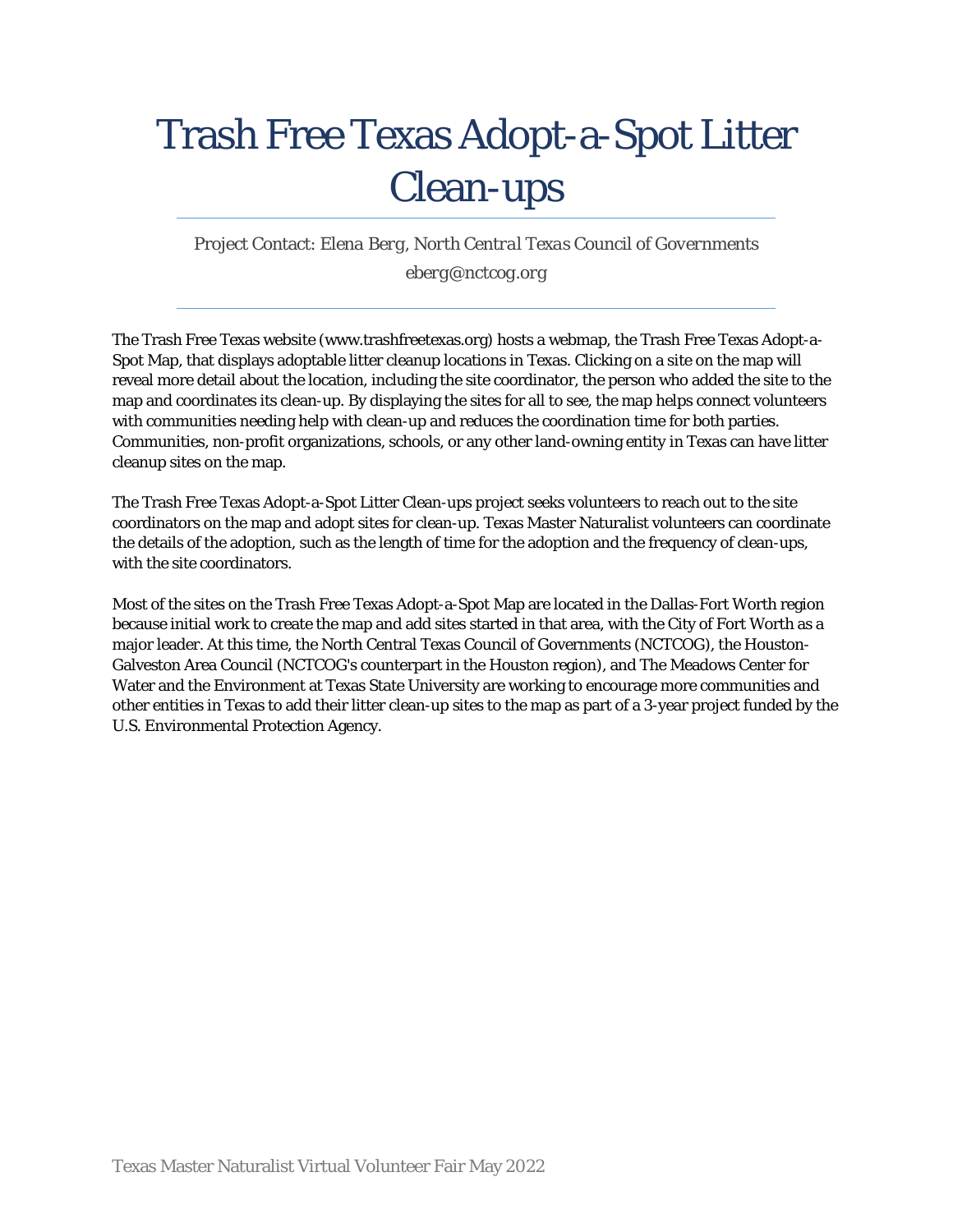### Trash Free Texas Adopt-a-Spot Litter Clean-ups (cont'd)

#### Distance Based Service Project-Statewide

*What could a volunteer hope to build/gain from helping your project?* Help beautify communities and reduce pollution by cleaning-up litter, which is unsightly, pollutes the environment through the leaching of chemicals on the litter, harms wildlife, and causes economic burdens to local governments.

*Beyond the standard Texas Master Naturalist training, is there any specific expertise or experience needed?* No

*Is there any additional training you'd want the volunteers to complete before they assist your project?* No, there is no additional training needed!

*What are your expectations of how and when the service would be carried out?* This service is flexible and based on the schedule of the Texas Master Naturalist volunteer. The frequency of clean-ups and timing of clean-ups are determined in consultation with the cleanup site coordinator. All entities with sites on the map have different requirements for adoption. Some only require one clean-up and some require more.

*What is the potential total time commitment (i.e # of hours/week or per month)? Are hours flexible? Is the time period flexible?* The total time commitment for this project is flexible and based on the number of sites the Texas Master Naturalist volunteer adopts and the frequency of clean-ups that is determined with the cleanup site coordinator(s). The time period is also flexible and is determined with the site coordinator. All entities with sites on the map have different requirements for adoption. Some only require one clean-up and some require more.

*How long do you anticipate the project lasting?* There is no standard cleanup frequency and adoption period so the Texas Master Naturalist volunteer(s) would need to coordinate directly with the Trash Free Texas Adopt-a-Spot site coordinator.

*Why is this project needed, what are the expected outcomes? How is it linked to the mission of the TMN Program?* This project is aligned with the mission of the Texas Master Naturalist program in that its overall goal is to take care of our environment and reduce the impacts of litter in Texas. Litter in Texas is not only unsightly, but also harms our land and water environment. The chemicals in litter can and often do leach into the soil as the litter breaks down, and therefore, result in pollution. Or, wildlife mistakenly ingest litter or become entangled in it. And, the pollution caused by litter impacts our water environments too. Approximately 80% of the trash in our waterways is derived from land-based sources. This waterway litter also harms aquatic wildlife and causes water pollution, but it also creates ecological and economic damage to the Gulf of Mexico and its coastline because all waterways in Texas lead to the Gulf of Mexico. Another problem with litter is that man-made chemicals in our environment readily bond, and therefore, accumulate on plastic litter fragments, one of the most common types of litter in the environment and the Gulf of Mexico and its coastline. Furthermore, many communities in the North Central Texas region are grappling with capturing litter that is entering stormwater systems and creating issues with flows.

Litter is also an economic burden for our communities. A study completed by Burns and McDonnell for Texans for Clean Water in 2017, examined nine cities in Texas that represent 25% of the State's population. The study concluded that these cities spend more than \$50 million dollars a year on litter abatement, education and outreach, and enforcement. This amount is for direct costs by municipalities only and does not include costs for clean-up by the private sector or any type of valuation of volunteer time. Volunteer participation is the most cost-effective means a community can rely on for removing litter.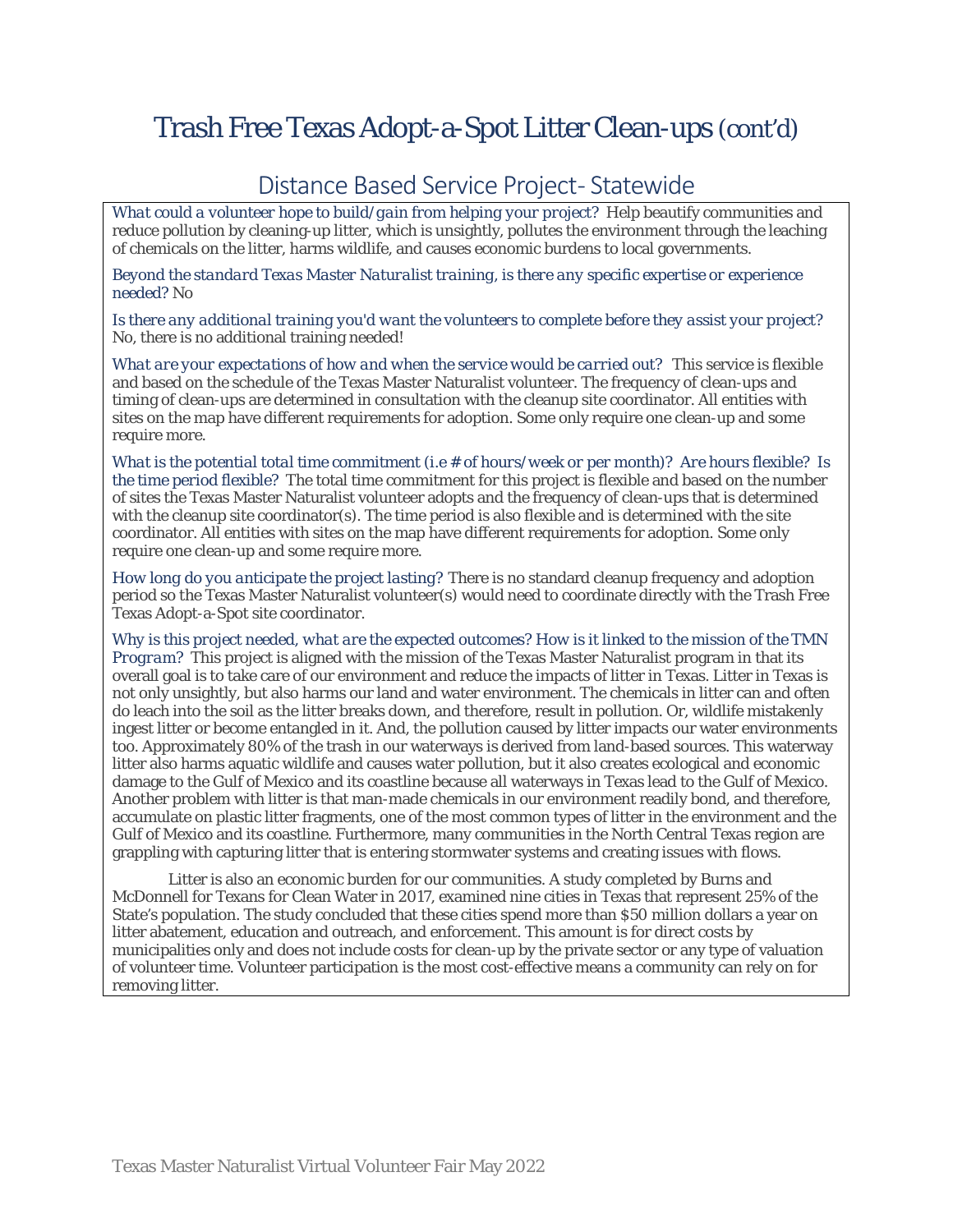### Ambassadors for the Trash Free Texas Website

Project Contact: *Elena Berg*, *North Central Texas Council of Governments*

*eberg@nctcog.org*

The Trash Free Texas website (www.trashfreetexas.org) was deployed in 2018 by the United States Environmental Protection Agency and other partners. The website hosts a webmap, the Trash Free Texas Adopt-a-Spot Map, that displays adoptable litter cleanup locations in Texas. Clicking on a site on the map will reveal more detail about the location, including the site coordinator, the person who added the site to the map and coordinates its clean-up. By displaying the sites for all to see, the map helps connect volunteers with communities needing help with clean-up and reduces the coordination time for both parties. Communities, nonprofit organizations, schools, or any other land-owning entity in Texas can have litter cleanup sites on the map.

After the debut of the Trash Free Texas website and its Adopt-a-Spot Map, resources were limited, unfortunately, and so the use of the website and its map declined. In the fall of 2020, the North Central Texas Council of Governments (NCTCOG), the Houston-Galveston Area Council (NCTCOG's counterpart in the Houston region), and The Meadows Center for Water and the Environment at Texas State University (The Meadows Center), received a grant from the U.S. Environmental Protection Agency to enhance the website as part of a 3-year project. Three goals of the project are to: 1) Encourage communities, non-profit organizations, or any other entity in Texas to add their litter cleanup sites to the Adopt-a-Spot Map; 2) Educate volunteers about the website and encourage them to use it to find sites to clean-up, and 3) Develop and add litter cleanup resources to post to the Trash Free Texas website. Since project initiation, 22 entities have added over 700 litter cleanup sites to the map and two litter cleanup toolkits were created and posted to the Trash Free Texas website with two more under development. Graphics were also created and posted on the Trash Free Texas Partner page (www.trashfreetexas.org/partner) for organizations who add their logo to the Trash Free Texas website and/or add litter cleanup sites to the map, so these entities can proudly display their partnership with the Trash Free Texas website on their own materials.

Another significant addition to the Trash Free Texas Adopt-a-Spot Map since project initiation is a link, found in the bottom righthand corner, to Keep Texas Beautiful's Texas Litter Database, which launched in July 2021. The Texas Litter Database organizes and stores the trash data collected in Texas in a central location and can be accessed by anyone, after setting up an account, through any smart device or computer at www.txlitter.org. All clean-up volunteers in Texas are now encouraged to use the database to enter their trash data. The power of this database is that all trash data collected in Texas can now be viewed in one location, instead of being siloed within each community or clean-up event organizer. Including this link on the map means that the Trash Free Texas website is a ""one-stop shop"" for litter cleanup volunteers in Texas because they can find sites, contacts, and resources, complete the cleanup, and then return afterwards to enter their trash data.

NCTCOG, the Houston-Galveston Area Council, and The Meadows Center's effort is in need of Texas Master Naturalist volunteers to act as ambassadors that can raise awareness about the Trash Free Texas website and its Adopt-a-Spot Map with other volunteers, volunteer organizations (such as girl and boy scout troops, school groups, Keep Texas Beautiful affiliates, community groups, etc.), and communities in Texas. Specifically, the project needs Texas Master Naturalist volunteers to encourage the adoption of sites on the map, encourage communities to add their litter cleanup sites to the map, and assist communities, as needed, with the data entry required to add their litter cleanup sites to the map. Texas Master Naturalist volunteers are also asked to make volunteers and site coordinators aware of the link to the Texas Litter Database on the map and the importance of entering trash data to the Texas Litter Database after cleanup events.

To assist with the Ambassadors for the Trash Free Texas Website project, Trash Free Texas outreach resources are already posted to the Trash Free Texas website and are available to Texas Master Naturalist volunteers. These resources are: PowerPoint presentation template; Promotional video; Brochure; 4-minute ""How-to"" video explaining how to submit sites to the map, Frequently-Asked-Questions documents for volunteers and site coordinators, the Trash Free Texas logo, and graphics.

Initially, Texas Master Naturalist volunteers would need to spend time exploring the Trash Free Texas website to learn what is available on the website, how to adopt sites, how entities add sites, and how the Texas Litter Database works. After reviewing this information, Texas Master Naturalist volunteers will likely be knowledgeable enough to answer questions they receive about the website, but they can always email the Trash Free Texas website coordinators (or direct others to do so as well) at contact@trashfreetexas.org. This email account is checked regularly, and a response will be received rather quickly. Help with the Texas Litter Database can be found in the User's Guide, which is found at the upper righthand corner at txlitter.org. For any issues with the database, email txlitter@ktb.org.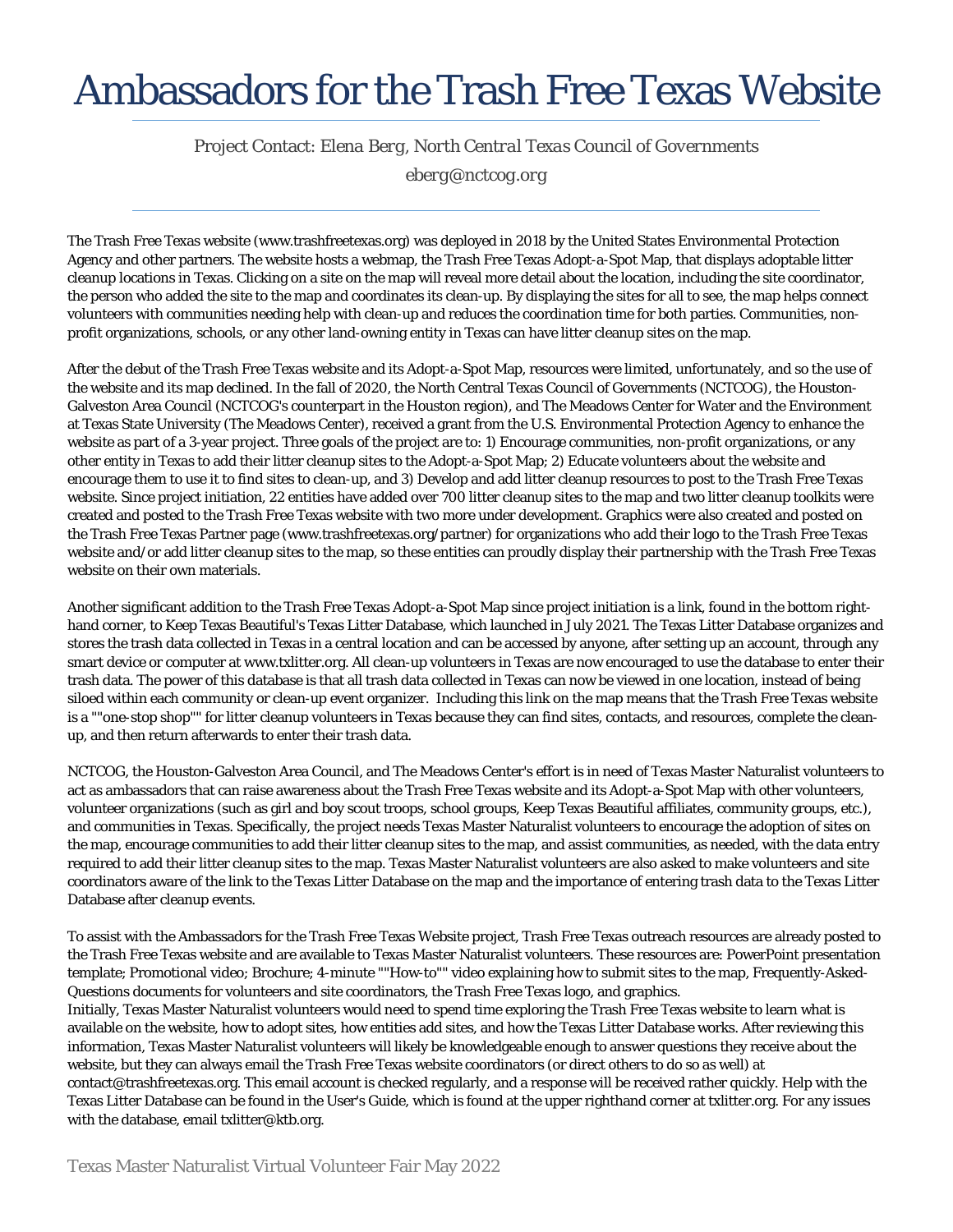After exploring the Trash Free Texas website, the next steps for the Texas Master Naturalist volunteer who works on this project would be to discern which communities or organizations to contact for outreach, finding the contact information for reaching out through phone calls or emails, and perhaps even making and giving presentations using the Trash Free Texas PowerPoint template (found at www.trashfreetexas.org/partner). Depending on the recipient of the information, this outreach could include information about the Trash Free Texas website, how to add a site, how to adopt a site, and a reminder to enter trash data to the Texas Litter Database after the cleanup takes place.

Any help that can be provided to this outreach effort is greatly appreciated!

#### Virtual Service Project

*What could a volunteer hope to build/gain from helping your project?* Contacts and relationship-building with other like-minded organizations and people within your community or area; helping populate the Trash Free Texas Adopt-a-Spot map; helping collect trash removal data across Texas; and helping communities with limited resources with their clean-up efforts.

*Beyond the standard Texas Master Naturalist training, is there any specific expertise or experience needed?* No

*Is there any additional training you'd want the volunteers to complete before they assist your project?* No, there is no additional training needed!

*What are your expectations of how and when the service would be carried out?* This service is entirely flexible and based on the schedule of the Texas Master Naturalist volunteer. It can be completed at home or, if meetings or presentations are scheduled, based on the Texas Master Naturalist volunteer's availability for travel elsewhere. Also, this service can be carried out year-round.

*What is the potential total time commitment (i.e # of hours/week or per month)? Are hours flexible? Is the time period flexible?* The total time commitment for this project is entirely flexible and based on the needs of the TMN volunteer. Many or a few hours can be spent on this project in any given week. The time period is also completely flexible. The service can be carried out year round.

*How long do you anticipate the project lasting?* As long as a volunteer wants to help!

*Why is this project needed, what are the expected outcomes? How is it linked to the mission of the TMN Program?* The Ambassadors for the Trash Free Texas Website project encourages the removal of litter in Texas and helps build a network of volunteers that communities can rely on to remove litter in a cost-effective way. By empowering volunteers with information and providing connections to community contacts, this project seeks to reduce the impacts of litter in Texas while also building community resilience.

Litter in Texas is not only unsightly, but also harms our land and water environment. The chemicals in litter can and often do leach into the soil as the litter breaks down, and therefore, result in pollution. Or, wildlife mistakenly ingest litter or become entangled in it. And, the pollution caused by litter impacts our water environments too. Approximately 80% of the trash in our waterways is derived from land-based sources. This waterway litter also harms aquatic wildlife and causes water pollution through the leaching of chemicals, but it also creates ecological and economic damage to the Gulf of Mexico and its coastline because all waterways in Texas lead to the Gulf of Mexico. Another problem with litter is that man-made chemicals in our environment readily bond, and therefore, accumulate on plastic litter fragments, one of the most common types of litter in the environment and the Gulf of Mexico and its coastline. Furthermore, many communities in the North Central Texas region are grappling with capturing litter that is entering stormwater systems and creating issues with flows.

In addition, litter is an economic burden for our communities. A study completed by Burns and McDonnell for Texans for Clean Water in 2017, examined nine cities in Texas that represent 25% of the State's population. The study concluded that these cities spend more than \$50 million dollars a year on litter abatement, education and outreach, and enforcement. This amount is for direct costs by municipalities only and does not include costs for clean-up by the private sector or any type of valuation of volunteer time. Volunteer participation is the most cost-effective means a community can rely on for removing litter.

This project is aligned with the mission of the Texas Master Naturalist program in that its overall goal is to take care of our environment and work to engrain that sentiment at the local level throughout Texas.